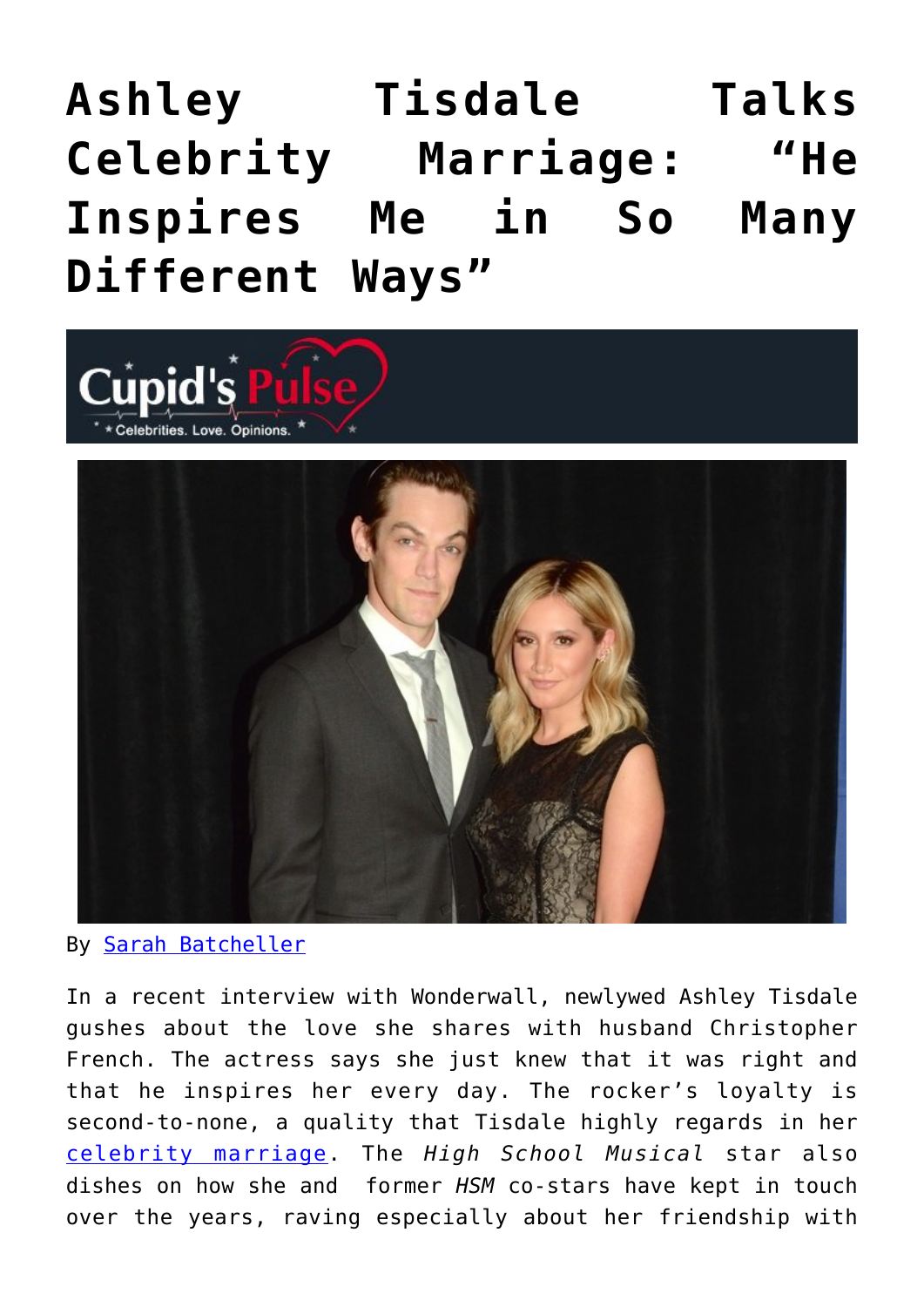Vanessa Hudgens. Read on for the details from her adorable celebrity interview!

### **Ashley Tisdale Opens Up About Her Celebrity Marriage**

**WW: Did falling for your husband open your eyes to a new kind of romance or love story?**

**AT:** "Definitely! Obviously! He definitely inspires me, for sure. It's one of those moments where, in the past, everything else was just kind of forced or not right. Then, finally, when you are in the one that's The One, you are like, 'Oh, wow! This is how this is supposed to be.' So it's natural and nice. It's one of those moments that you just know."

**Related Link:** [Ed Sheeran's New Girlfriend is Taylor Swift](http://cupidspulse.com/75298/ed-sheeran-reveals-a-greek-girlfriend/) [Approved](http://cupidspulse.com/75298/ed-sheeran-reveals-a-greek-girlfriend/)

#### **WW: How does he inspire you in your celebrity marriage?**

**AT:** "He inspires me in so many different ways, just to be a better person. I never really had someone guy-wise who was a loyal person, so it's really nice to have someone be as loyal … I hold loyalty and respect really high. So it's like 'Oh, there's someone who is giving back as much as I'm giving.'"

#### **WW: What is your idea of a romantic encounter?**

**AT:** "I think it's that first connection. You just feel it. It's an exciting time, I think. It's the first spark where you go, 'Oh my God, this is so great.' I definitely can relate to that moment for sure. You always remember it too, that moment."

#### **WW: What's your idea of a romantic evening?**

**AT:** "For the first couple of dates, I'm definitely someone who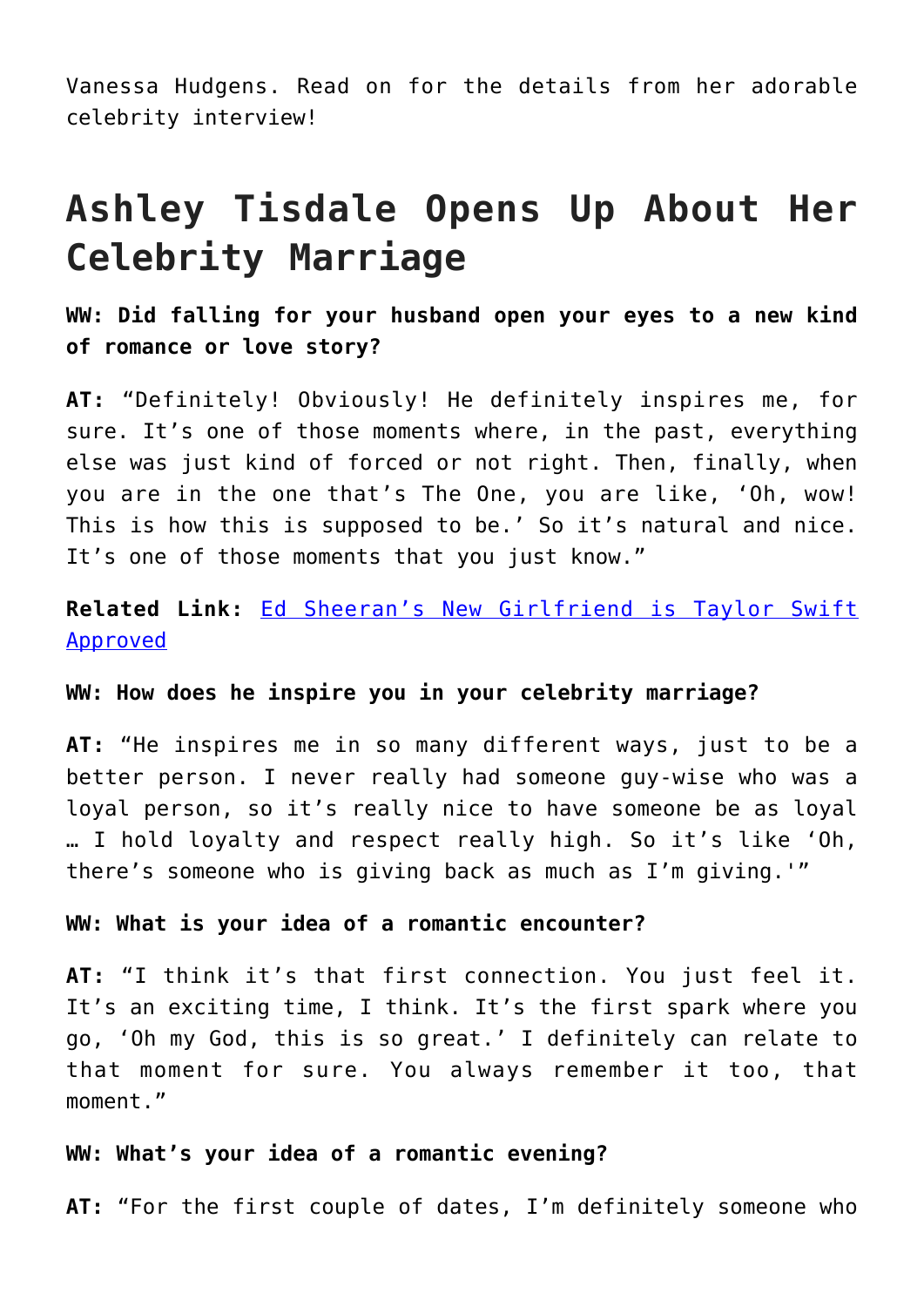likes to be more casual. When it's super romantic, it's a little bit of pressure, and you're like 'Oh my God, this is nerve-racking.' I'm one of those girls that you can just take to dinner and not have to romance completely. I'm someone who likes the idea, but I'd rather go to a cool restaurant that's not so dark. For me, romance is the smaller things. I'm definitely someone who is adventurous and spunky."

#### **WW: Are you a hopeless romantic?**

**AT:** "Yeah! I definitely am. I'm someone who loves romantic comedies: *My Best Friend's Wedding*, *Just Married*, and *How to Lose a Guy in 10 Days*. And I listen to Taylor Swift's music all of the time."

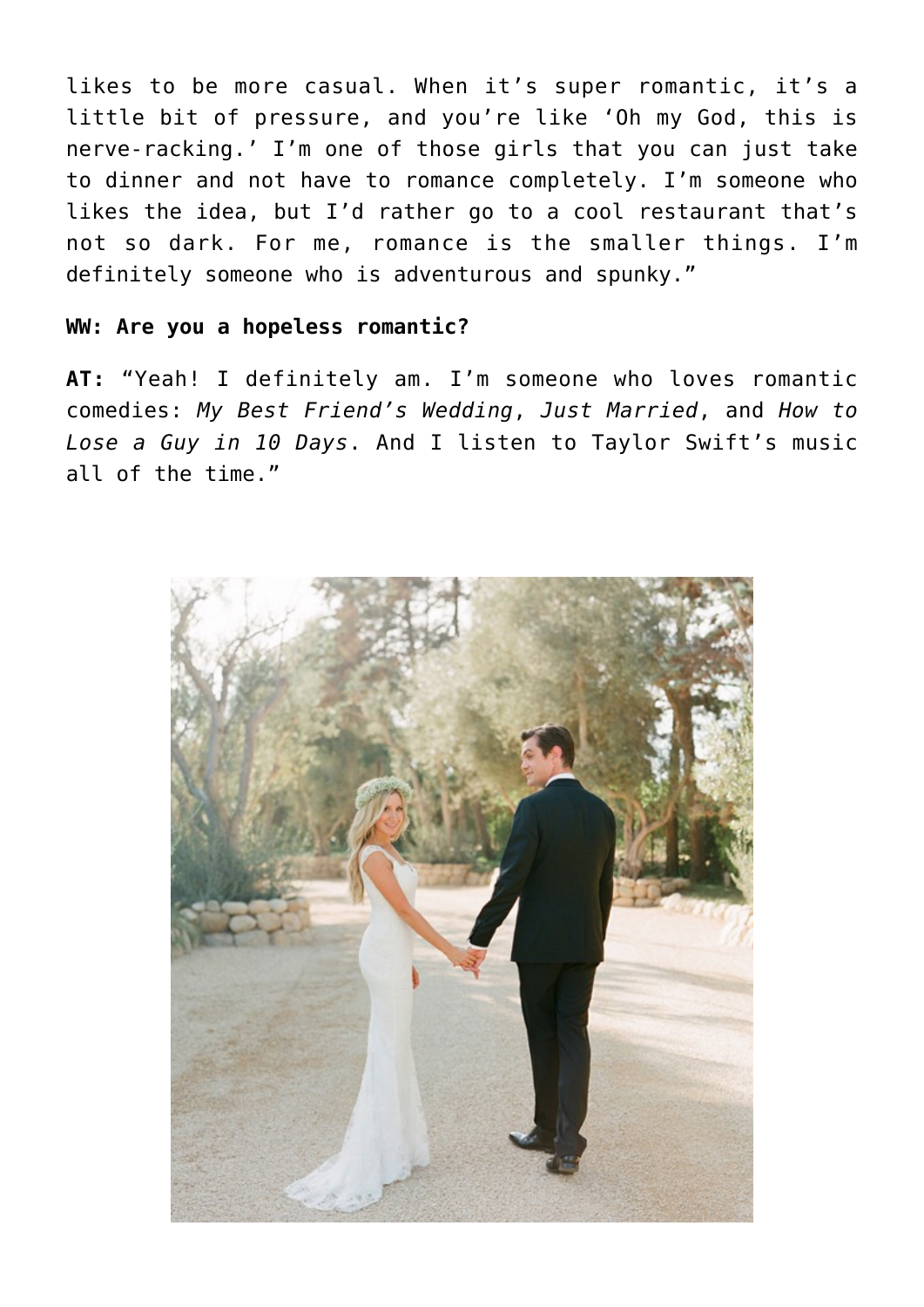Ashley Tisdale and Christopher French on their wedding day. Photo courtesy of Ashley Tisdale's Instagram.

### **Celebrity Interview with Ashley Tisdale**

**WW: You recently had a** *High School Musical* **reunion. How was that?**

**AT:** "Monique [Coleman] does this charity where she was giving away a dinner with the cast. So there was a winner a couple of months ago, and she was finally able to get us in one area to do it. It was the best time. We were just talking about anything and everything. [The winner] was so a part of it because we hadn't seen each other in so long. It's been years since we've been all together like that."

**Related Link:** [Lea Michele Kisses Boyfriend on Boat in Italy](http://cupidspulse.com/78198/lea-michele-boyfriend-italy/)

**WW: You and** *High School Musical* **co-star Vanessa Hudgens have really stayed close over the years. How has your relationship grown?**

**AT:** "We will always have this connection of something we've been through together. Over the years, though, she's really grown up and is such a beautiful person. It's nice to grow together and lean on each other in moments that we've needed it. It doesn't matter how busy we both are; if I pick up the phone and call her, she's always there. So to have that kind of friendship has been awesome."

*For the rest of the celebrity interview, visit www.wonderwall.com/entertainment/ashley-tisdale-my-husba nd-inspires-me-everyday-1840127.article. You can keep up with Ashley on Twitter @ashleytisdale.*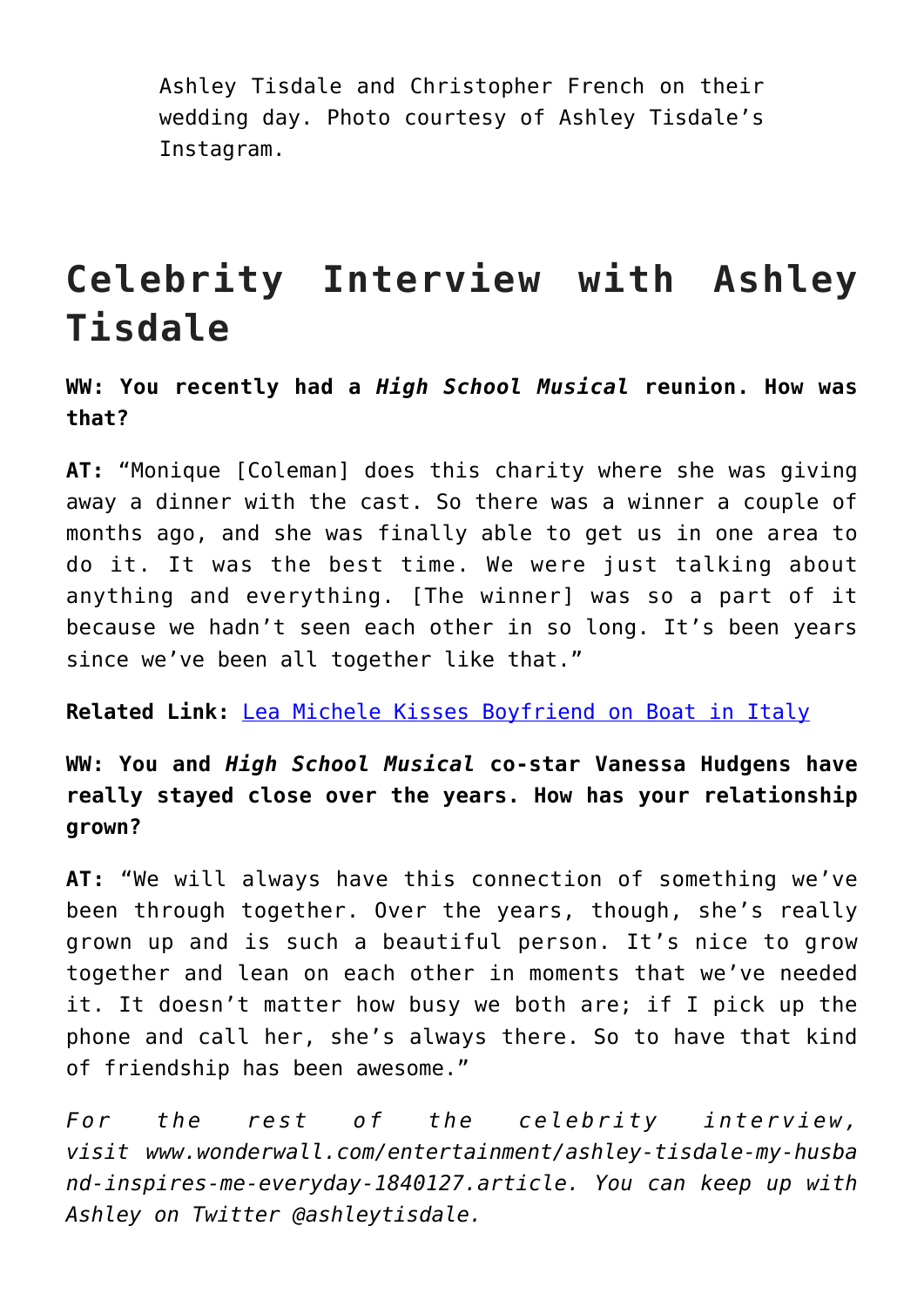## **[Celebrity Pregnancy: 'High](https://cupidspulse.com/47325/high-school-musical-kaycee-stroh-baby-shower/) [School Musical' Star KayCee](https://cupidspulse.com/47325/high-school-musical-kaycee-stroh-baby-shower/) [Stroh Celebrates Her Baby-to-](https://cupidspulse.com/47325/high-school-musical-kaycee-stroh-baby-shower/)[Be](https://cupidspulse.com/47325/high-school-musical-kaycee-stroh-baby-shower/)**





#### By [Whitney Baker Johnson](http://cupidspulse.com/104601/whitney-johnson/)

KayCee Stroh's spring is already looking pretty in pink. On Saturday, March 23rd, the *High School Musical* star and former *Celebrity Fit Club* contestant kicked off the new season with a chic baby shower at the W Los Angeles-Westwood. With blooms by Sky Flowers, food by LYFE Kitchen and dessert by Magnolia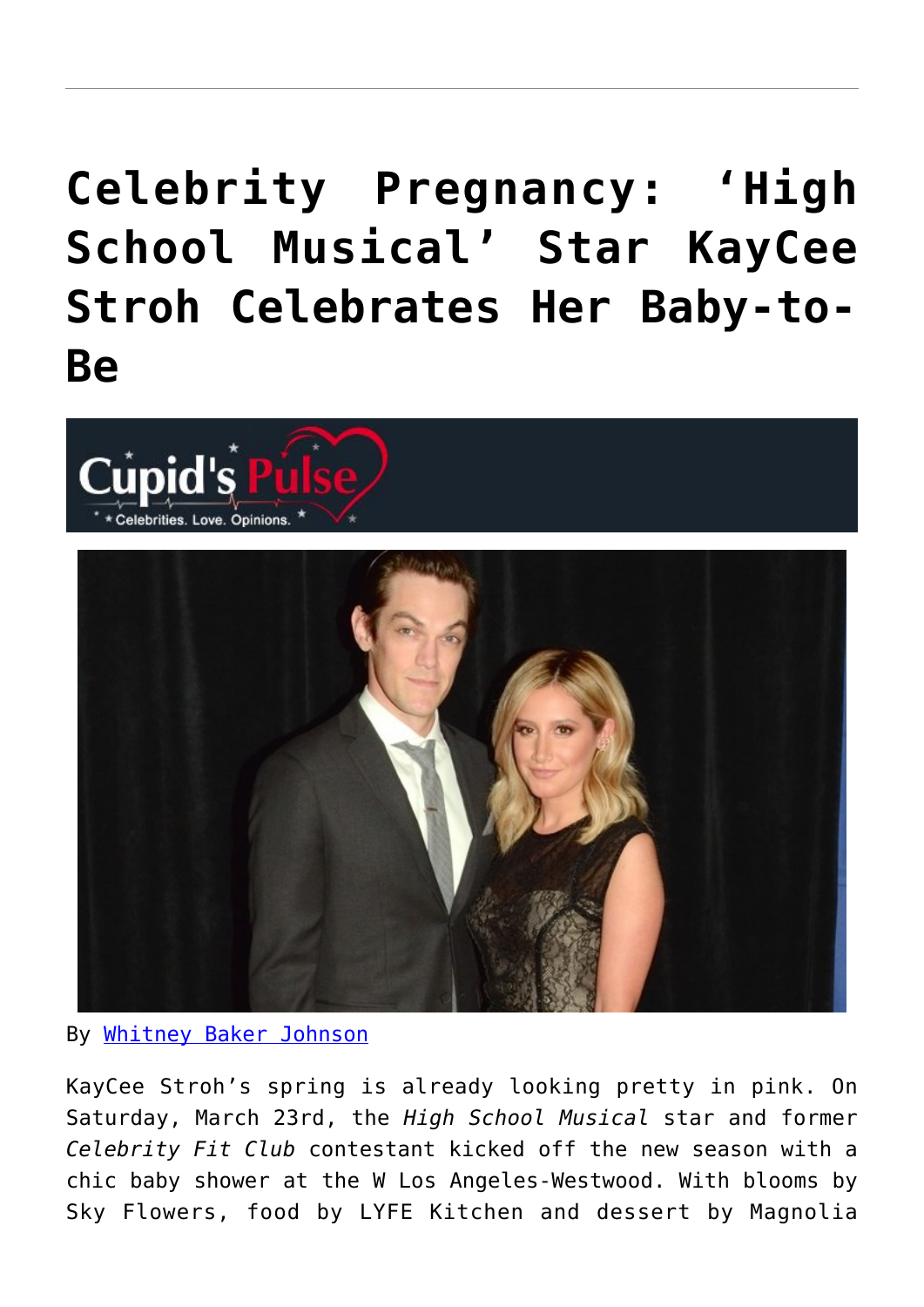Bakery, the guests, including Vanessa Hudgens, *Hannah Montana's* Anna Maria Perez and *I Kissed a Vampire's* Autumn Grabeel, were treated to a day of pampering from beauty companies like Nail Garden, Lash Fairy, LipSense and more.

The mother-to-be got ready for the event with celebrity stylist Anya Sarre, who also helped plan the soiree. Sarre recently welcomed her first baby — son Sawyer William — with husband Tim and knows firsthand that a bundle of joy makes everything different. "The definition of romance has changed," Sarre says of life post-baby. "We still make time for us, but we incorporate the baby. A date doesn't have to be a candlelit dinner for two."

#### **Related Link:** ['My Girl' Star Anna Chlumsky Is Expecting](http://cupidspulse.com/my-girl-star-anna-chlumsky-expecting/)

It sounds like Stroh and husband Ben Higginson have taken this advice to heart. For starters, the twosome has built a strong foundation for their relationship since tying the knot in 2009. After dating for only six months, Stroh realized that her man was someone she couldn't live without. "I knew he was 'the one' because of the way he made me feel and how he made laugh in times of despair. He balances me and always reminds me of what really matters in life."

Plus, they've already "made a few packs" to ensure that romance doesn't fall to the wayside after their daughter is born. In order to keep their love a priority, after a long day of work, they've promised to kiss each other first before turning their attention to the baby. Another important activity is a weekly date night. "Ben's parents always did this, and we feel it's really great advice. Sometimes, couples just need time together to talk like adults and remember why they love each other," the star explains. "We've decided on every other Friday night. That's our plan to keep our marriage healthy and happy!"

While they know a baby will add a lot more responsibility and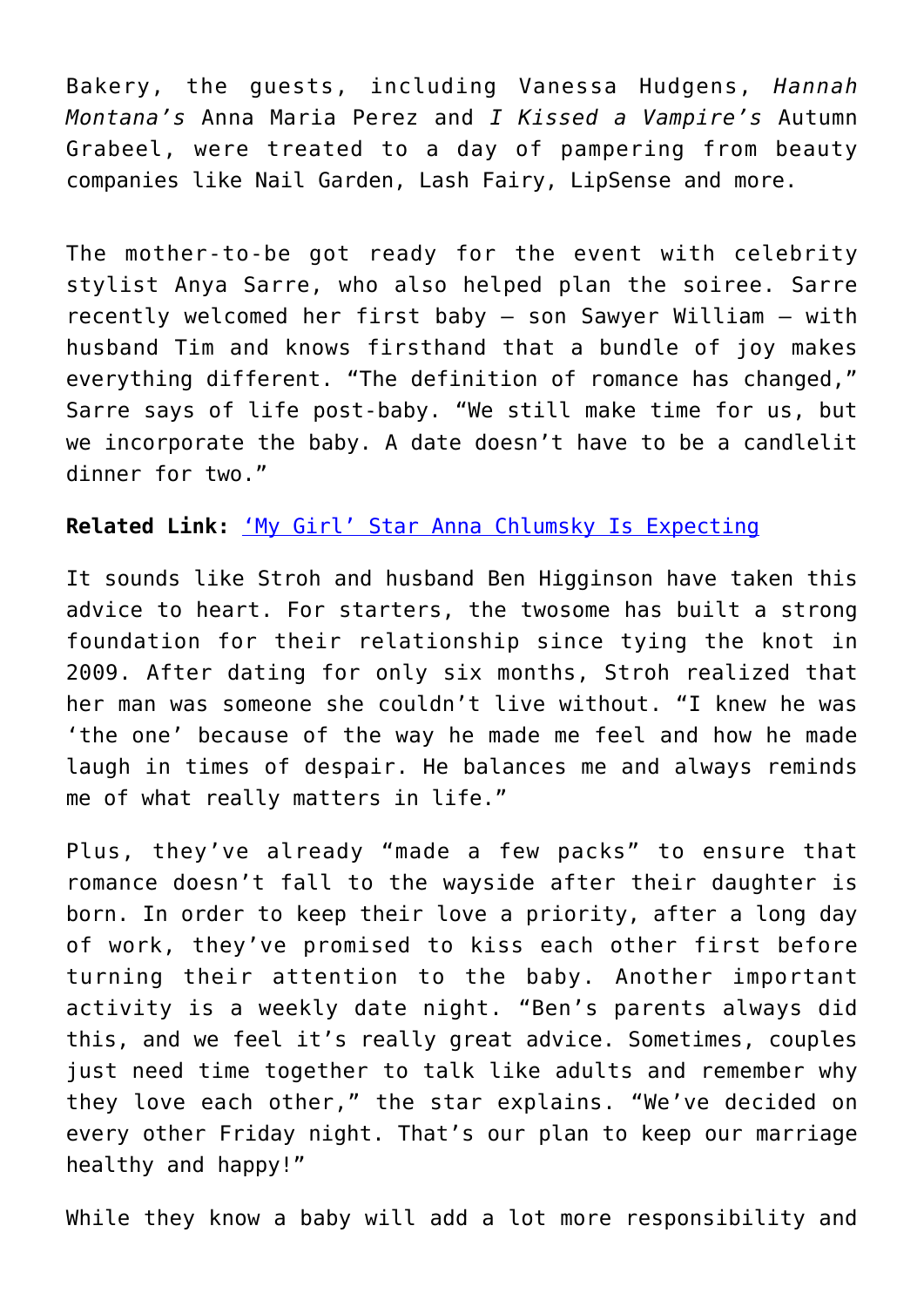stress to their relationship, they also think their child will improve their marriage for the better. "I can't think of anything that would strengthen our bond more than looking into the eyes of our baby girl and knowing that we created something wonderful together," the actress gushes. "What an incredible bonding experience!"

**Related Link:** [Holly Madison Discusses Baby Names and Wedding](http://cupidspulse.com/holly-madison-baby-wedding/) [Plans](http://cupidspulse.com/holly-madison-baby-wedding/)

Higginson is already proving to be an involved daddy-to-be, which is no surprise for his wife. "He's always been a part of the decision-making process in our lives. He's helped me every step of the way, whether it's going to doctor's appointments with me or tracking down my most ridiculous request for the nursery."

"He's such a champ," Stroh adds. "I'm really lucky."

Stroh's close friend, Rachel Leigh Cook, has no doubts about the couple's growing family. "Any child coming into this world would be lucky to have you two as parents. You are both all heart," she said at the shower. "I hope your daughter is blessed with Ben's silliness and KayCee's singing voice."

*To keep up with Stroh, follow her on [Twitter](https://twitter.com/KayCeeStroh).*

## **[Ashley Tisdale Steps Out With](https://cupidspulse.com/43303/ashley-tisdale-new-boyfriend-christopher-french/) [New Boyfriend Christopher](https://cupidspulse.com/43303/ashley-tisdale-new-boyfriend-christopher-french/) [French](https://cupidspulse.com/43303/ashley-tisdale-new-boyfriend-christopher-french/)**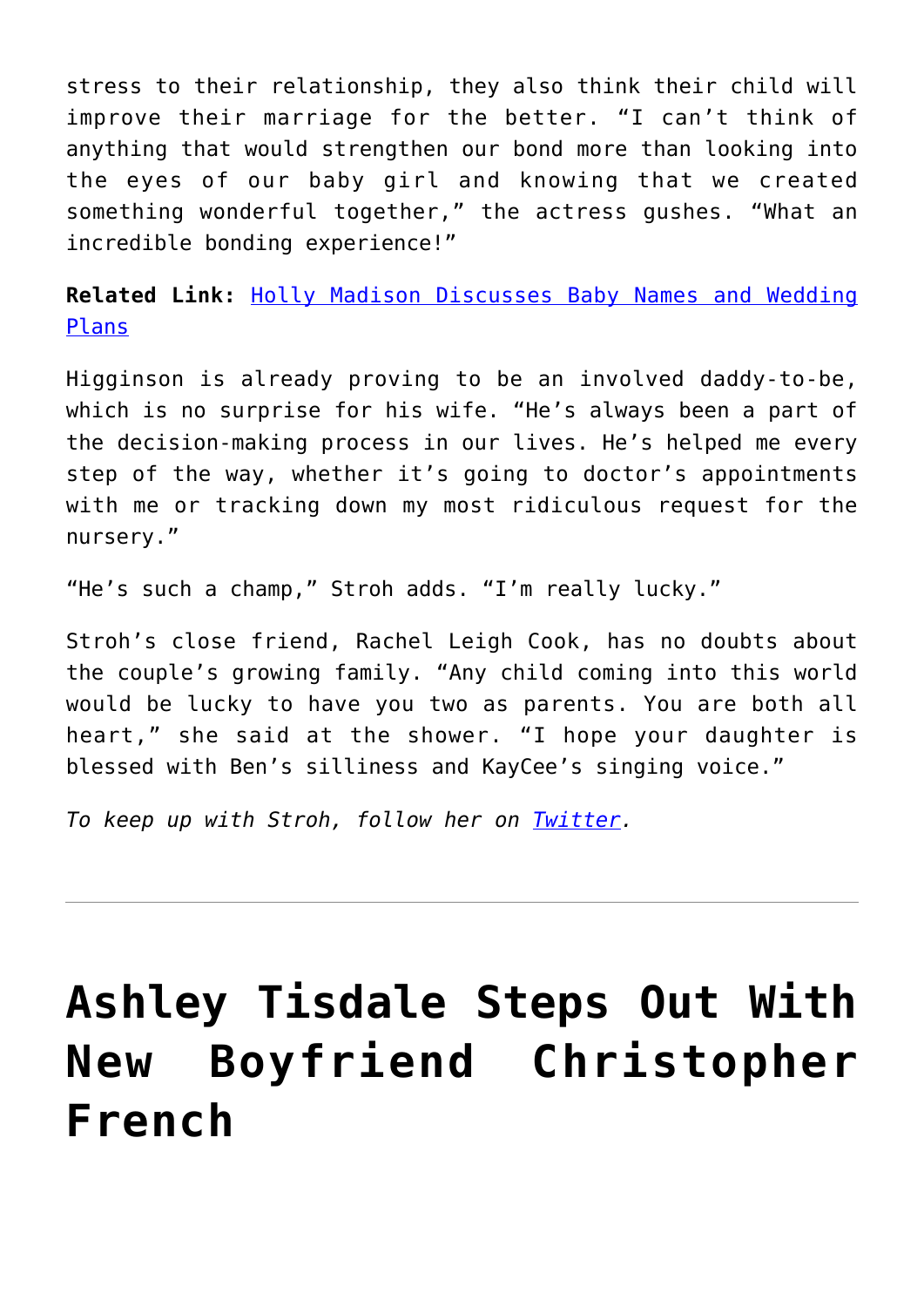



#### By Nic Baird

After a few months of single life, *High School Musical* star Ashley Tisdale is dating Annie Automatic musician Christopher French, *[UsMagazine.com](http://www.usmagazine.com/celebrity-news/news/ashley-tisdale-steps-out-with-new-boyfriend-christopher-french-picture-20122912)* reports. Tisdale broke off it off with music video director Scott Speer earlier this year. The recent couple made their first public appearance when they visited the Apple Store in L.A. on Dec. 26. During a short split with ex-boyfriend Speer, Tisdale also briefly dated Boys Like Girls musician Martin Johnson.

**How do you know when to make your relationship public?**

#### **Cupid's Advice:**

Don't feel pressure to spread the word of your romance, but eventually if someone is important to you they should become an obvious part of your life. It's hard to decide when exactly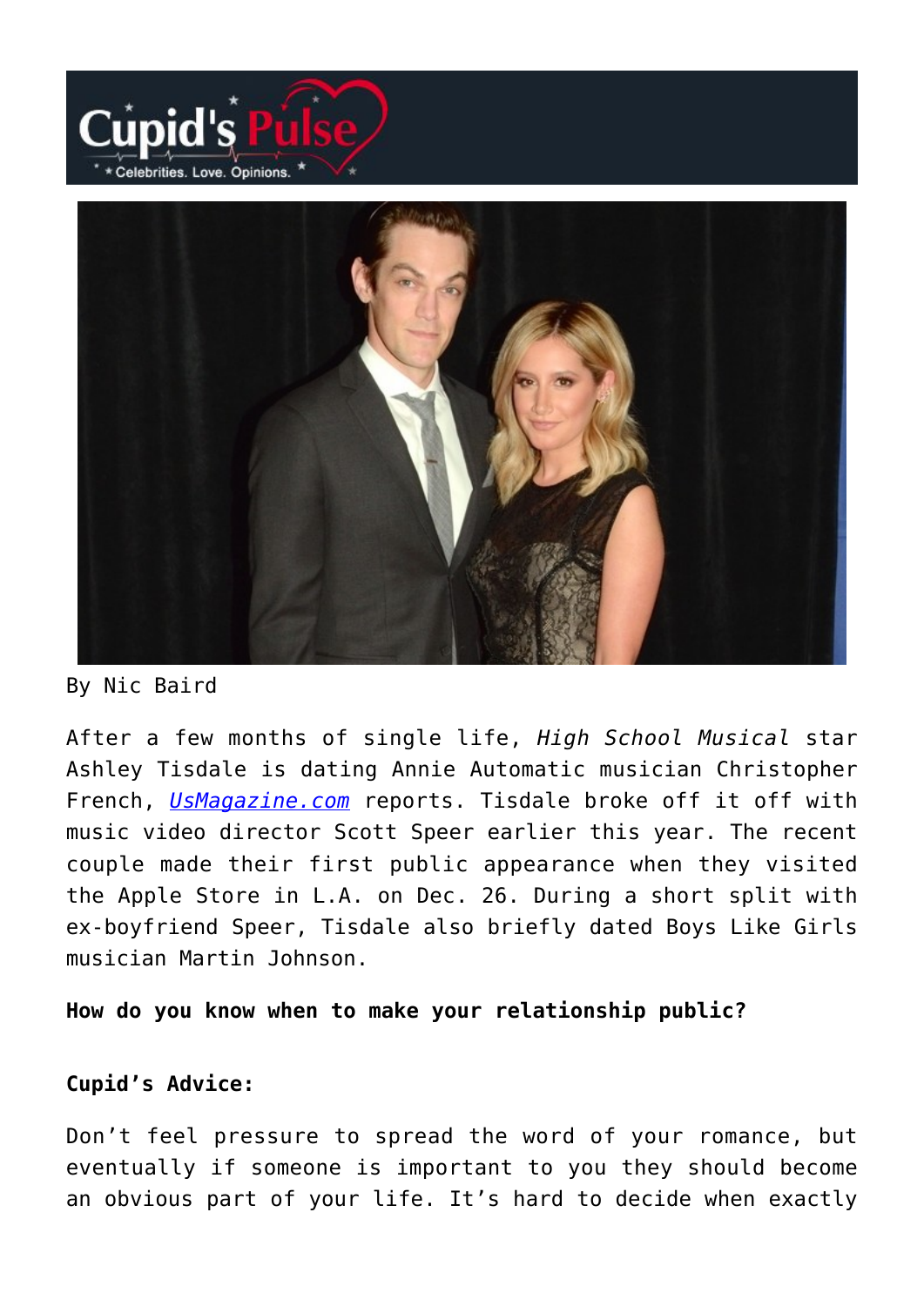to update that Facebook profile. Rather than worry about it, here are some signs to take things public:

**1. Close rapport:** You and your partner could still be testing the water. Make sure you each feel comfortable and have some clarity about your relationship before telling the world. Wait until you know how to talk to each other.

**2. Emotional investment:** A few dates is a good start, but if you're going to be with someone publicly then you should know that you're both committed. Considering what you're both looking for in a relationship, could making things public add extra pressure? A decent stretch of dates will make it easier to tell friends and family about your special someone.

**3. Longterm options:** Be aware of the stresses your relationship could encounter. If distance, responsibilities or baggage from previous relationships are going to threaten this new one, then you have to be careful. Don't jump the gun before you've straightened out whether or not there's a future as a couple.

**When do you think you should make your relationship public? Share your experiences below!**

## **[Vanessa Hudgens and New Beau](https://cupidspulse.com/24831/vanessa-hudgens-and-new-beau-austin-butler-indulge-in-hot-miami-vacation-weekend-at-reosrt/) [Indulge in Hot Miami Weekend](https://cupidspulse.com/24831/vanessa-hudgens-and-new-beau-austin-butler-indulge-in-hot-miami-vacation-weekend-at-reosrt/)**

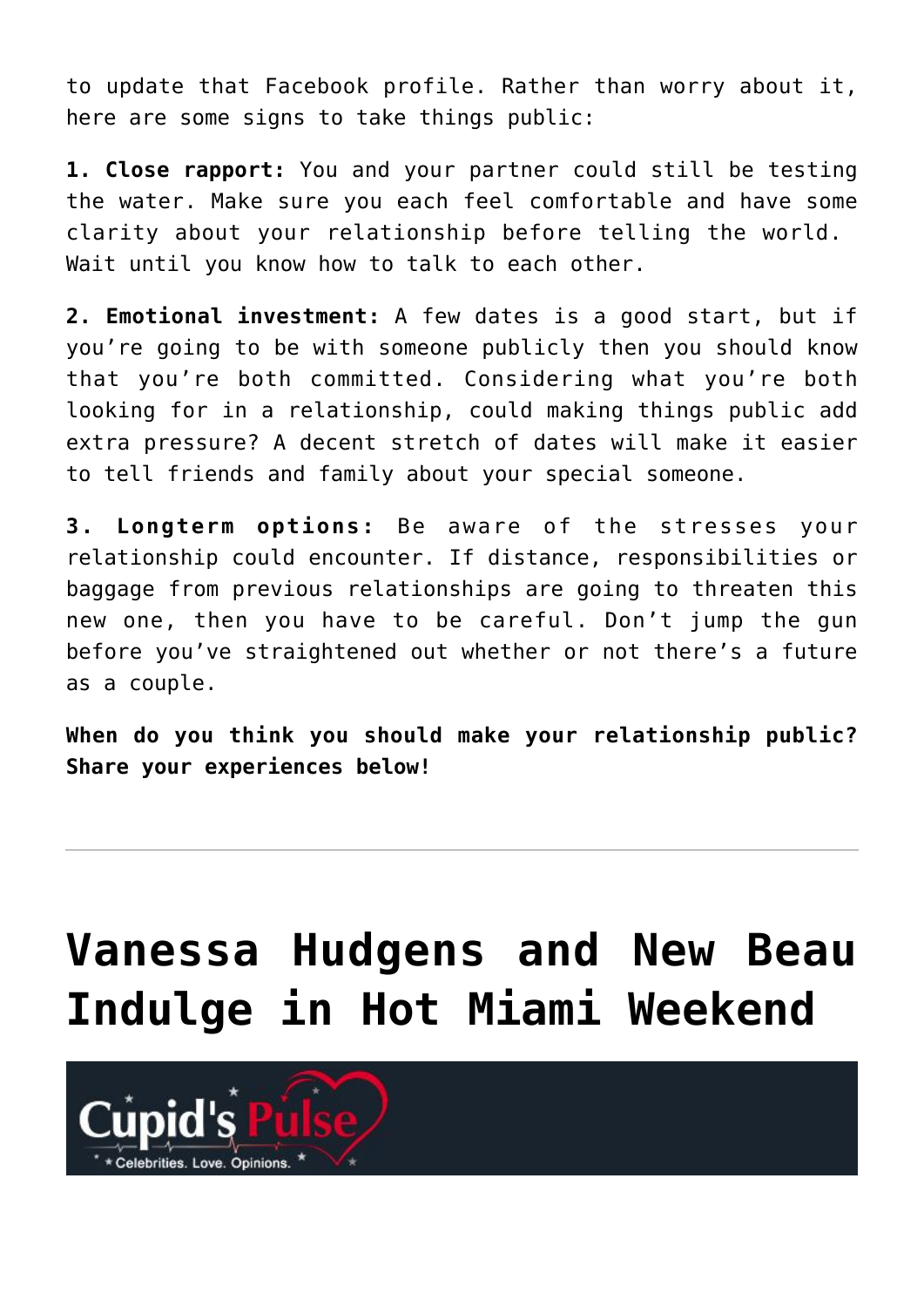

It's already a busy and exciting new year for Vanessa Hudgens. The *High School Musical* star and her new boyfriend, Austin Butler, enjoyed a lovely day at the spa, where the duo enjoyed some rest and relaxation poolside at the Fontainebleau Resort. In addition, Hudgens and her boy spent some time at the Acqualina Resort & Spa, where Butler enjoyed a massage courtesy of his girlfriend. A source said the two looked "cozy," according to *[E!](http://www.eonline.com/news/marc_malkin/vanessa_hudgens_boyfriends_hot_miami/283552)* The two celebrated the New Year at Fontainbleau with Jessica Szohr of *Gossip Girl*, *90210*'s Jessica Lowndes and J.C. Chasez and later went to the LIV nightclub for Busta Rhymes' performance. Hudgens and Butler, who stars in *Switched at Birth*, have been dating for approximately three months.

**What are some fun couples activities at a resort and spa?**

#### **Cupid's Advice:**

Depending on the resort, there are a variety of different activities to do while away. Cupid has some suggestions:

**1. Get pampered:** Hit the spa, and go all out with whatever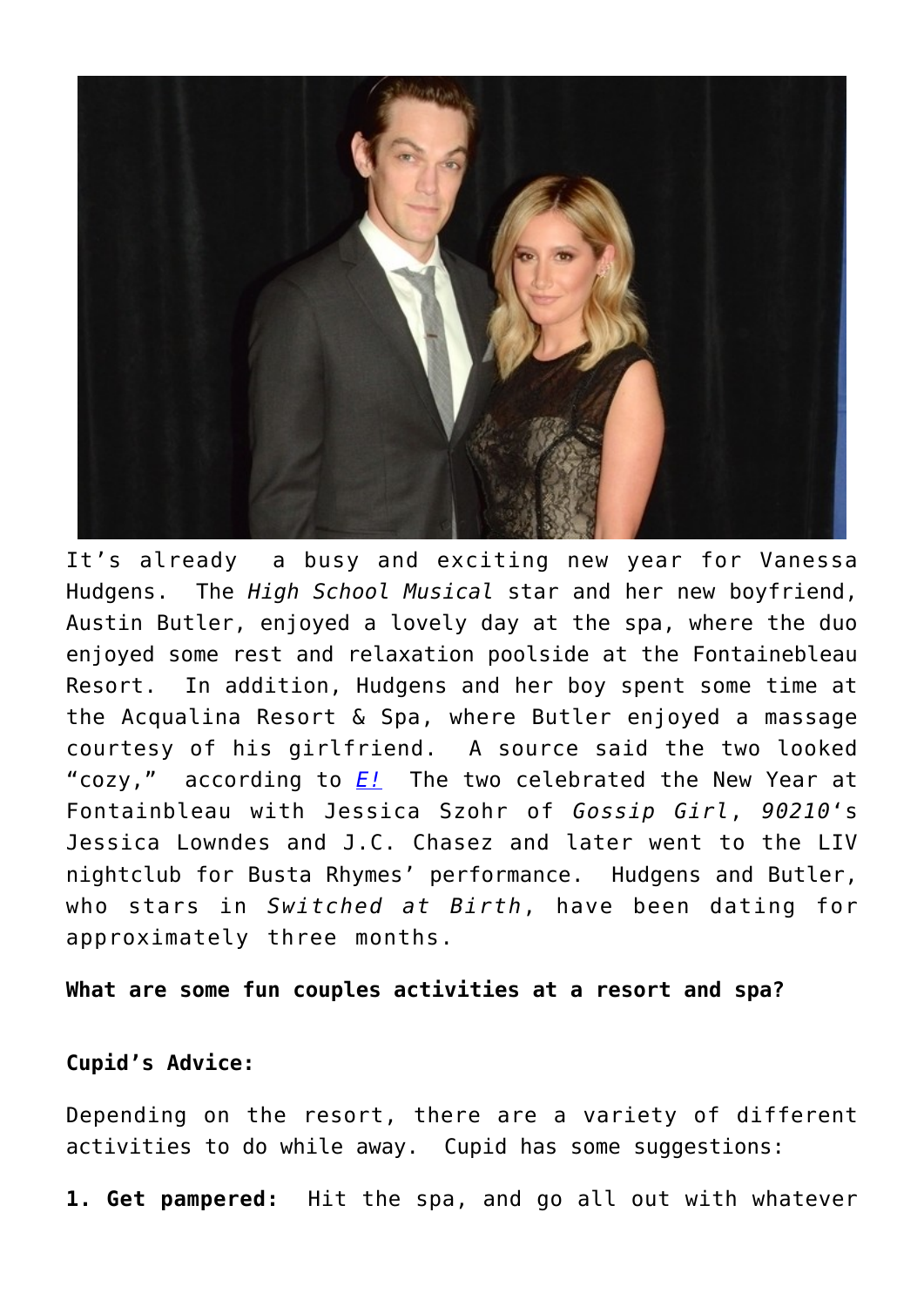they offer. Enjoy a massage or manicure with your lover.

**2. Go outside:** Most resorts offer different things to do such as horseback riding or kayaking. Take advantage of them.

**3. Explore:** Whether you're hiking a trail or venturing for some local food, some time away from the resort will give you and your partner some time to bond.

**What are some other resort-style activities to attend with your partner? Share your ideas below.**

### **[Has Vanessa Hudgens Moved On?](https://cupidspulse.com/11537/has-vanessa-hudgens-moved-on/)**





*High School Musical* star Vanessa Hudgens is all grown up and